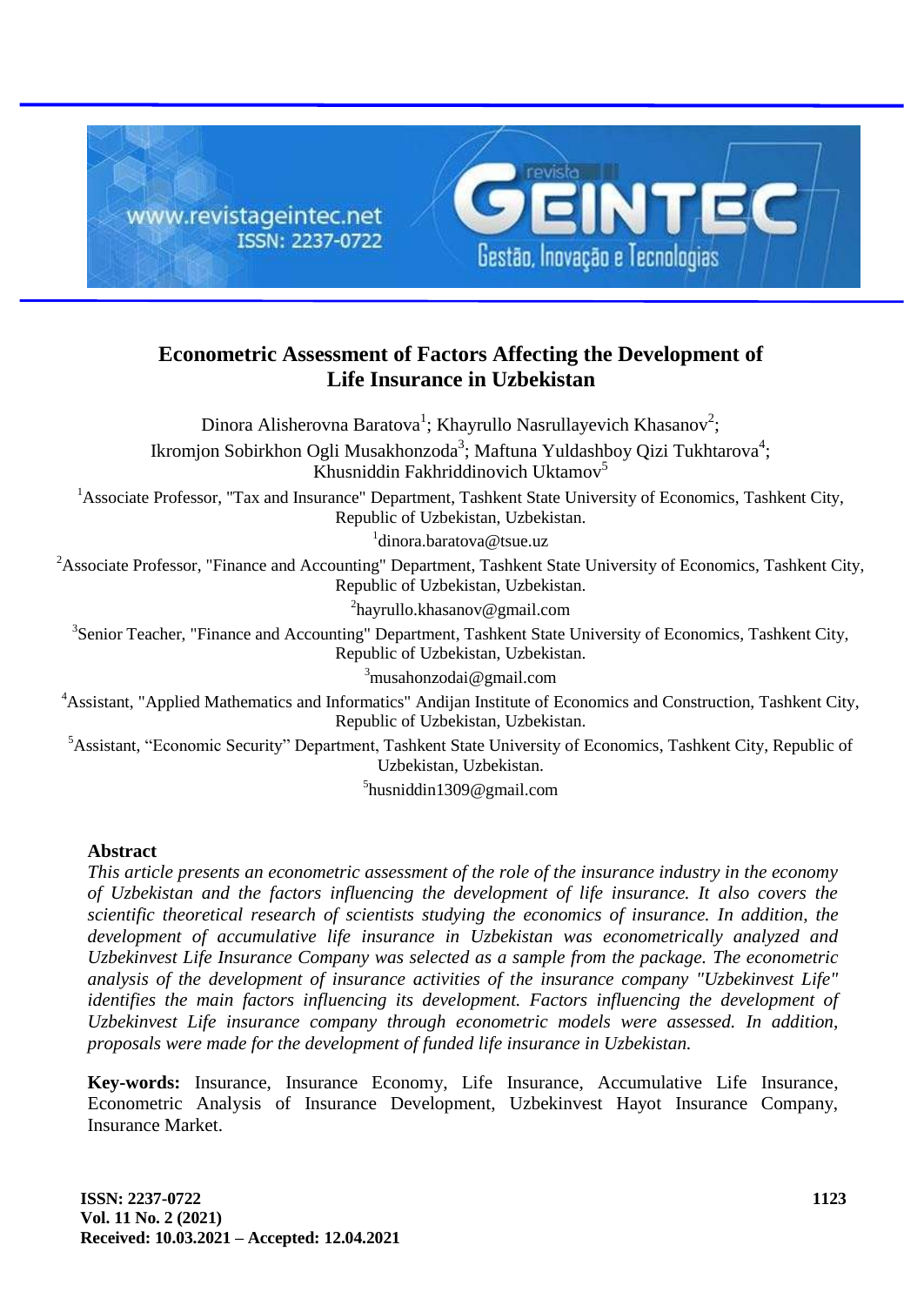#### **1. Introduction**

In the world economy, insurance plays a special role in preventing risks in the social and economic spheres and compensating for losses. In particular, the need to plan measures to pre-finance both negative and positive events that are likely to occur, in order to eliminate the risks associated with human health and life, is very high. Therefore, "the share of general insurance in the global insurance market is 45-46%, while the role of life insurance is 54-55%. Accumulated insurance premiums make up 8-10% of the GDP of developed countries, and about 60% of it is the share of life insurance "[1]. This shows the role of life insurance in the development of the world economy and the high demand for it.

Accumulated life insurance is important for the economy of the country and its citizens, because through this insurance, the damage to the family economy as a result of various unforeseen events related to human life, health and ability to work is covered in a timely manner. For the country's economy, large-scale long-term investments are directed by long-term life insurance companies. With this in mind, the Government of Uzbekistan pays special attention to the development of this insurance sector. This is evidenced by the development of new innovative types of life insurance services in the "Road Map" of the Resolution of the President of the Republic of Uzbekistan dated August 2, 2019 "On measures to reform the insurance market and its rapid development" [2]. the issue of introduction has been singled out.

According to the research of Russian scientist K.G Voblyy, the history of insurance business is an integral part of the insurance economy. In order to accurately assess the current state of insurance business, we need to study the history of insurance business [3].

Based on our research, we have divided the scientific views on the formation and development of insurance and life insurance in the XIX-XXI centuries into three periods.

The division into periods was based on the following criteria:

- 1. On the basis of the characteristics of socio-economic relations corresponding to certain periods.
- 2. On the basis of the theoretical views of foreign scientists on the development of scientific views of domestic scientists on insurance and life insurance.
- 3. Depending on what purposes insurance and life insurance serve the state and society in certain periods [4].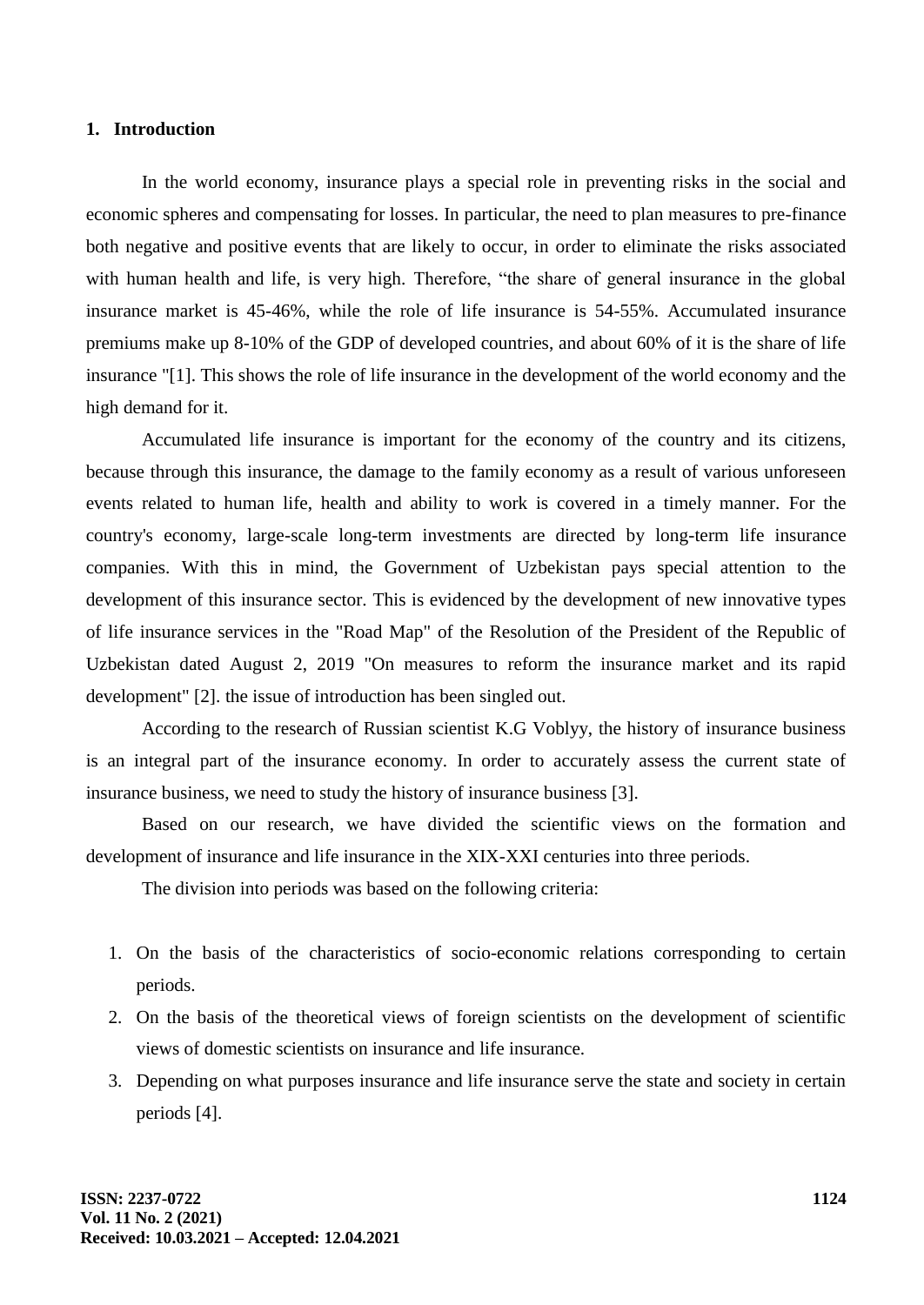In our opinion, the characteristics given above determine the essence and economic nature of insurance and life insurance at each stage of the formation and development of insurance theory.

The Russian researcher A. Butovsky's concept of life insurance refers to life insurance, in which the purpose of life insurance is accumulation, life insurance consists of lifelong and term types, the types of risks involved are death and reaching a certain age, the tariff. the use of mathematical and statistical methods in the calculation and the inevitability of making a profit are given [5].

The initial definitions include:

- The fact that insurance transactions are aimed at the benefit or profit of both parties;
- Has the appearance of a contract based on mutual obligations of the parties;
- That insurance risks are of an emergency nature.

The introduction by foreign theorists of a concept aimed at clarifying the category of "insurance", which includes the characteristics of all types of insurance, has led to discussions among different views on its essence. This also led to the formation of the above theories [6].

The founder of the theory of damage distribution is a well-known foreign scientist A. Wagner. Using this theory, he determined the place of insurance in the economy - arguing that insurance is based on the principle of mutual trust, which consists in the elimination of unforeseen emergencies. Although the aim of such views quoted by foreign authors was to form a single view-understanding among scientists on the field of insurance, these views did not reflect the quality indicators of insurance and life insurance [7].

The definition of "life insurance" by the Russian scientist A.P Malshinsky in the framework of this theory states that this insurance has a risky nature (death insurance), recognizing that its property-reducing properties are aimed not only at the individual insured, but for society as a whole. given Accumulated life insurance is denied by the economist and likens it to a lottery. Studying foreign experience in life insurance, he describes such insurance transactions based on the "income accumulation system" [8].

## **2. Methods**

In order to carry out an econometric analysis of the development of accumulative life insurance in Uzbekistan, Uzbekinvest Life Insurance Company was selected as a sample from the general package. In modeling the development of Uzbekinvest Life Insurance Company, it is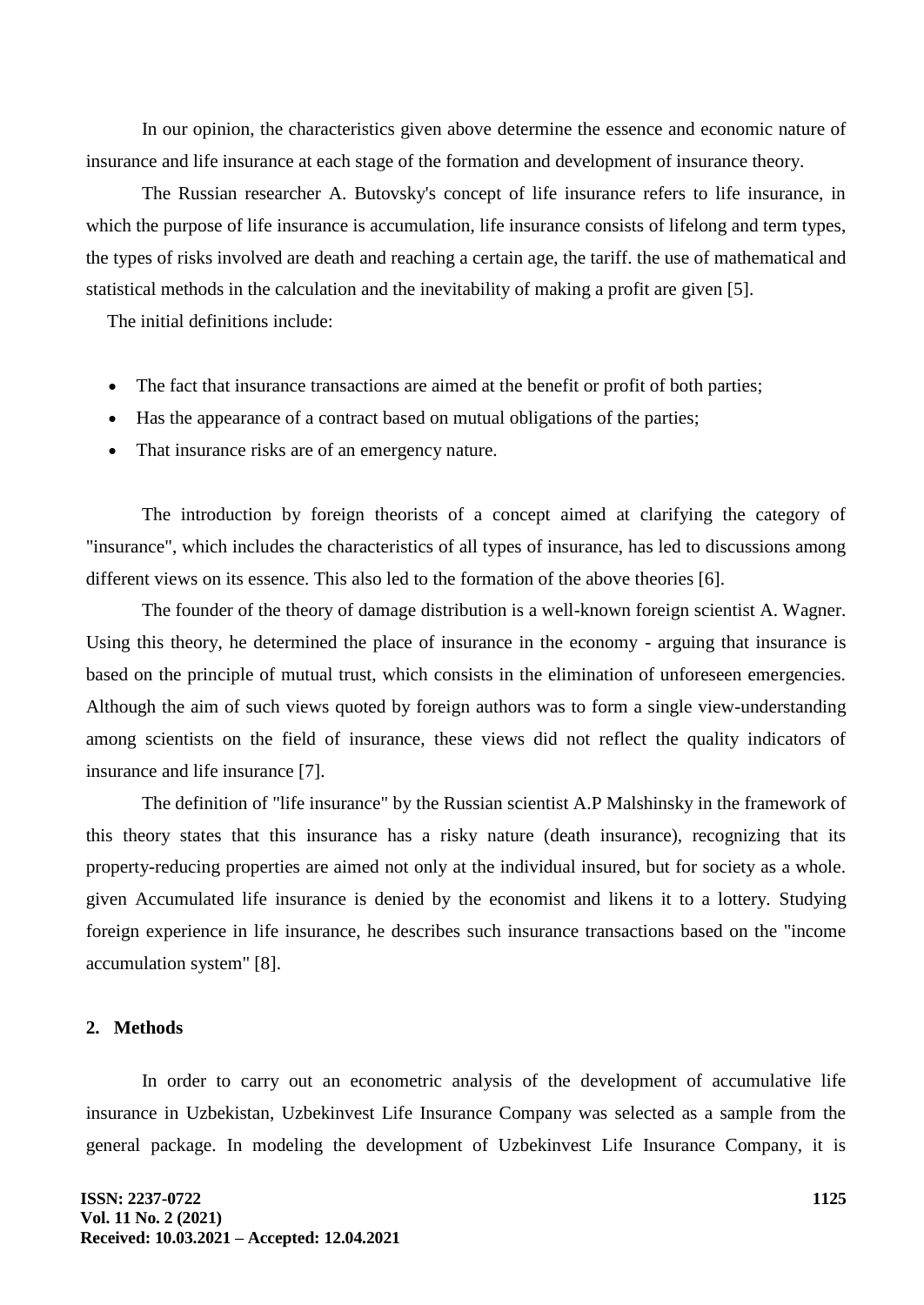important to create a multi-factor econometric model rather than a dual econometric model. This is because the multifactor econometric model covers all the factors that affect the key performance of the insurance industry and assesses the impact of each factor change on the outcome factor.

In general, the multifactor econometric model looks like this:

$$
y = \beta_0 + \beta_1 x_1 + \beta_2 x_2 + \dots + \beta_2 x_2 + \varepsilon, \tag{1}
$$

In the determination of unknown  $\beta_0$ ,  $\beta_1$ ,  $\beta_2$ ,...,  $\beta_n$  parameters in this multifactor econometric model, a system of normal equations of the following form was created:

$$
\begin{cases}\n n\beta_0 + \beta_1 \sum_{i=1}^n x_i + \beta_2 \sum_{i=1}^n x_i + \dots + \beta_n \sum_{i=1}^n x_i = \sum_{i=1}^n y \\
\beta_0 \sum_{i=1}^n x_i + \beta_1 \sum_{i=1}^n x_i^2 + \beta_2 \sum_{i=1}^n x_i x_i + \dots + \beta_n \sum_{i=1}^n x_i x_n = \sum_{i=1}^n y \cdot x_i \\
\dots \\
\beta_0 \sum_{i=1}^n x_n + \beta_1 \sum_{i=1}^n x_n x_i + \beta_2 \sum_{i=1}^n x_n x_i + \dots + \beta_n \sum_{i=1}^n x_i^2 = \sum_{i=1}^n y \cdot x_n\n \end{cases}
$$
\n(2)

The Kramer method was used to calculate the values of unknown parameters  $\beta_0$ ,  $\beta_1$ ,  $\beta_2$ ,...,  $\beta_n$  in this system of equations [8].

Based on the calculated values of the unknown parameters, a mathematical view of the multifactor econometric model can be obtained.

If the units of measurement of the variables in the multivariate econometric model are different, then the values of all the factors involved in the model are logarithmized and have the following view:

$$
\ln(y) = \ln(\beta_0) + \beta_1 \ln(x_1) + \beta_2 \ln(x_2) + ... + \beta_n \ln(x_n) + \ln \varepsilon,
$$
 (3)

All unknown parameters in this multifactor econometric model can also be calculated by the Kramer method.

Thus, the "smallest squares method" is used in the econometric modeling of development indicators of Uzbekinvest life insurance company.

The multi-factor econometric model developed for the development of Uzbekinvest life insurance company is examined by a number of criteria. Based on the model that has passed all the tests, it will be possible to forecast the performance of the insurance industry for future periods [9].

The determination coefficient is used to determine the percentage (y) of the factor in the multivariate econometric model and the factors included in the model, and it is calculated as follows: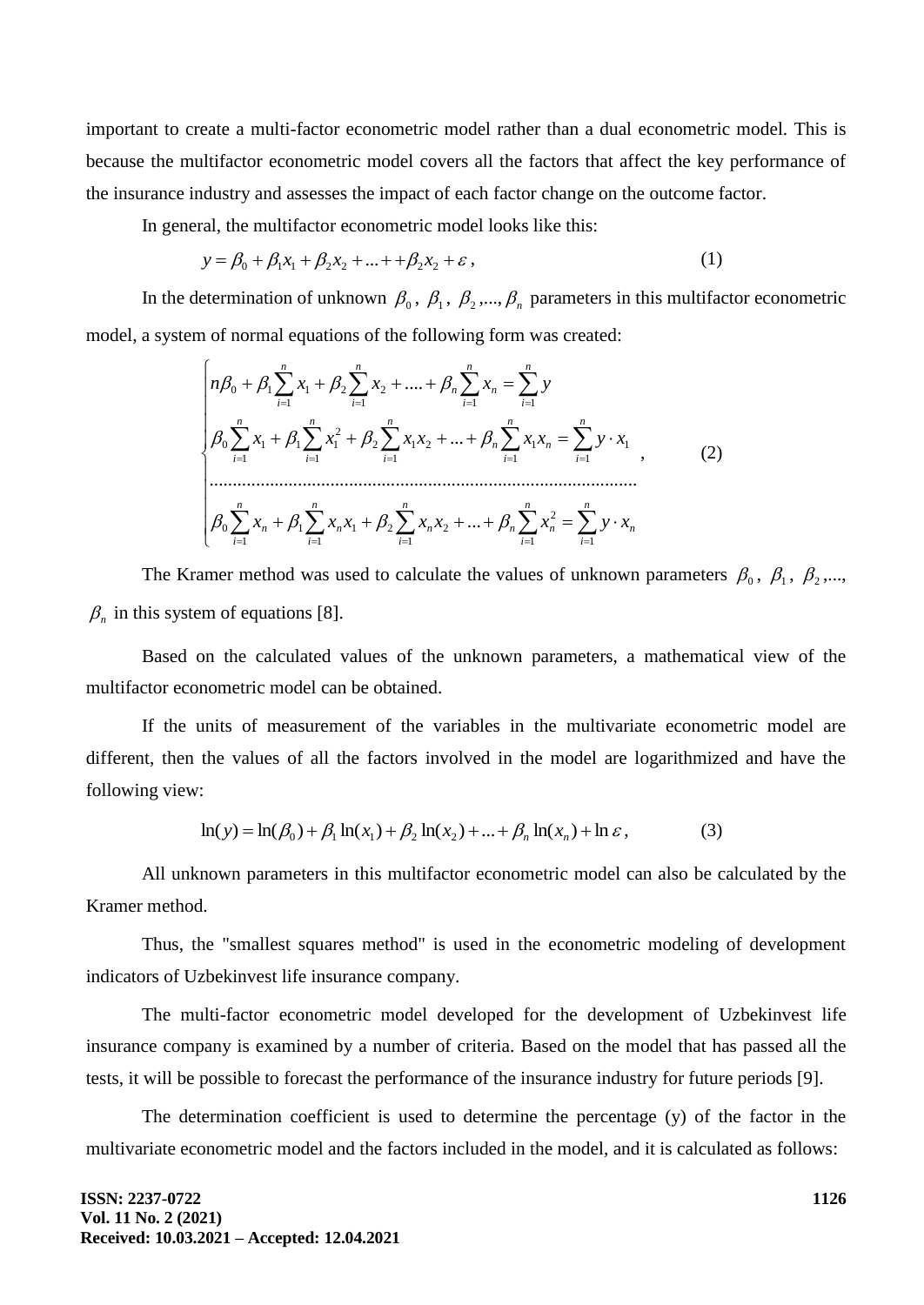$$
R^{2} = 1 - \frac{\hat{\sigma}^{2}}{\hat{\sigma}_{y}^{2}} = 1 - \frac{RSS/n}{TSS/n} = 1 - \frac{RSS}{TSS},
$$
(4)

Here:

$$
RSS = \sum_{i=1}^{n} \varepsilon_i^2 = \sum_{i=1}^{n} (y_i - \hat{y}_i)^2
$$
 - the sum of the squares of the regression residues;

$$
TSS = \sum_{i=1}^{n} (y_i - \overline{y}_i)^2 = n \cdot \hat{\sigma}_y^2
$$
 - total variance;

 $y_i$ ,  $\hat{y}_i$ ,  $\bar{y}_i$  - are the actual, calculated, and average values of the resulting factor, respectively.

In order to be able to compare the models with different quantities of factors and to ensure that these quantitative factors do not affect the R2 statistic, a flattened determination coefficient is usually used, namely:

$$
R_{\rm adj.}^2 = 1 - \frac{s^2}{s_y^2} \tag{5}
$$

Fisher's F-criterion was used to verify the statistical significance of the multifactor econometric model of Uzbekinvest life insurance company on the indicators of insurance activity development, which was calculated using the following formula:

$$
F_{\rm XHCOO} = \frac{R^2}{1 - R^2} \cdot \frac{n - m - 1}{m},
$$
 (6)

where:  $R^2$  - coefficient of determination;  $n$  - number of observations;  $m$  - number of factors.

If the calculated value of the F-criterion is greater than the value in the table, then the constructed multi-factor econometric model is said to be statistically significant or adequate to the process under study.

In finding the tabular value of the F-criterion, the values  $k_1 = m$ ,  $k_2 = n - m - 1$  are calculated according to the degrees of freedom as well as the degree of significance.

If the condition  $F_{\chi uco} \delta F_{\chi uco}$  is satisfied, this indicates that the calculated value of the F-criterion is greater than the value in the table and that the constructed multifactor econometric model is statistically significant [10].

The Student's t-criterion was used to test the reliability of the constructed multifactor econometric model parameters and correlation coefficients.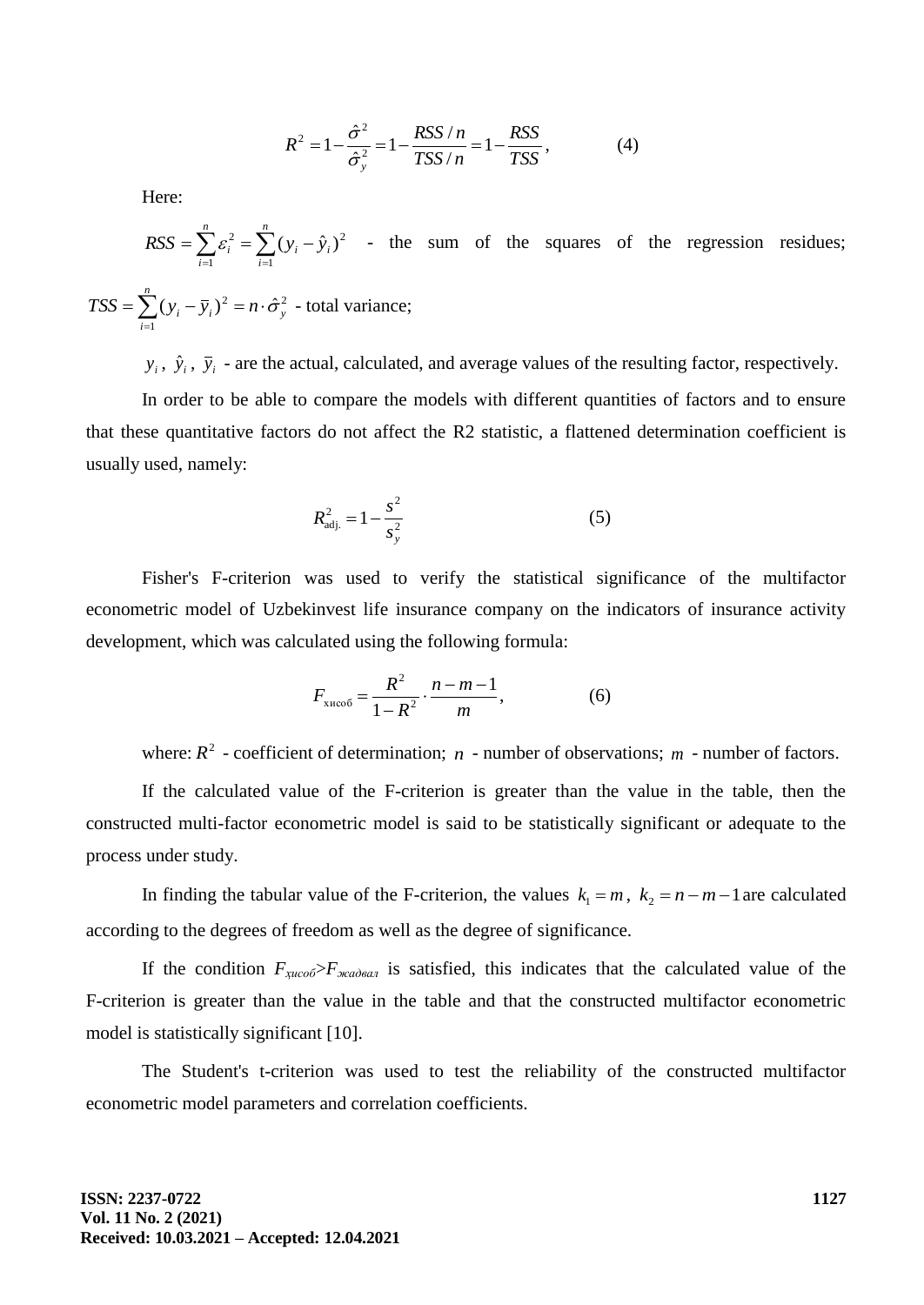By comparing the calculated (*tҳисоб*) and table (*tжадвал*) values of the student's t-criterion, the *H*<sub>0</sub> hypothesis is accepted or rejected. To do this, the table value of the t-criterion is found based on the selected reliability probability ( $\alpha$ ) and degree of freedom ( $d.f. = n - m - 1$ ) conditions. Here *n* - the number of observations, *m* - the number of factors.

For the calculated parameters in the multifactor econometric model, the condition of this table must also be satisfied. This shows that all the coefficients in the multifactor econometric model are reliable.

In the econometric analysis of the development of insurance activities of the insurance company "Uzbekinvest Life" it is expedient to identify the main factors influencing its development and bring it to the appearance of time series [11].

Thus, in order to create a multifactor econometric model for the development of life insurance in Uzbekistan, a number of factors were selected from the data of Uzbekinvest Life Insurance Company from the annual data for 2008-2019 (Appendix 1):

*Y* - result indicator - insurance premiums of Uzbekinvest Life Insurance Company (million soums),

Influencing factors, ie regressors:

 $X_I$  – Insurance coverage of Uzbekinvest Life Insurance Company (million soums)

*X<sup>2</sup>* – Number of insurance contracts of Uzbekinvest Life Insurance Company (units)

 $X_3$  – GDP of the Republic of Uzbekistan, (billion soums)

*X<sup>4</sup>* - GDP per capita of the Republic of Uzbekistan (thousand soums)

 $X_5$  – Inflation rate in the Republic of Uzbekistan (%)

 $X_6$  – Official exchange rate of the US dollar in the Republic of Uzbekistan (thousand soums)

 $X_7$  – Currency devaluation of the Republic of Uzbekistan (%)

 $X_8$  – real gross per capita income of the Republic of Uzbekistan (thousand soums)

Since the unit of measurement of the 8 variables selected is different, we can logarithmize all the factors.

On the basis of these time series, descriptive statistics are conducted before the econometric model is developed. To do this, it is advisable to use a special econometric modeling program - Stata 14.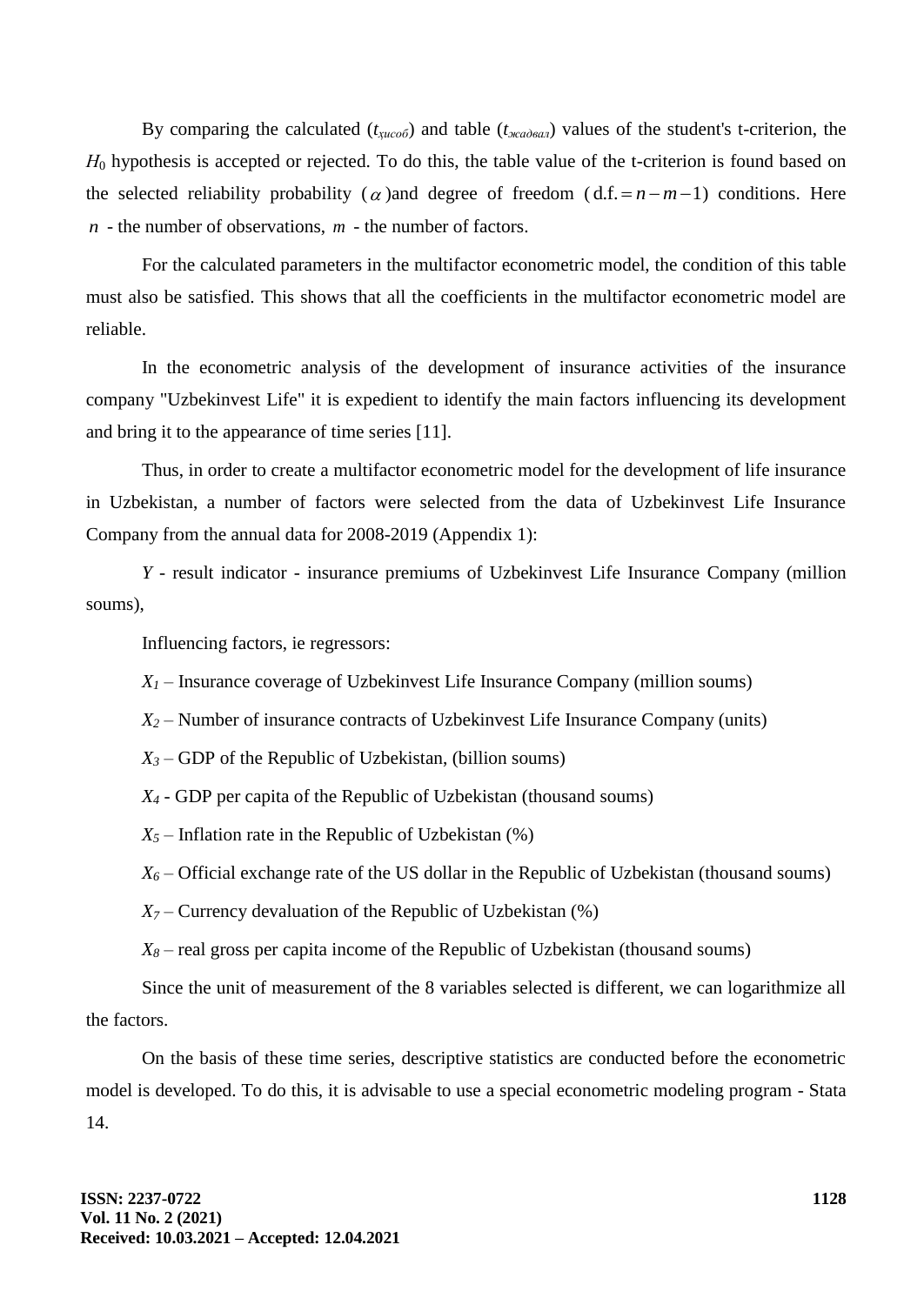#### **Results of the Normal Distribution of Factors Test**

| Skewness/Kurtosis tests for Normality |  |        |                                                     |      |                                                   |  |  |  |  |  |
|---------------------------------------|--|--------|-----------------------------------------------------|------|---------------------------------------------------|--|--|--|--|--|
|                                       |  |        |                                                     |      | $\frac{1}{\mathrm{point}}$ $\frac{1}{\mathrm{1}}$ |  |  |  |  |  |
| Variable                              |  |        | Obs Pr(Skewness) Pr(Kurtosis) adj chi2(2) Prob>chi2 |      |                                                   |  |  |  |  |  |
|                                       |  |        |                                                     |      |                                                   |  |  |  |  |  |
| ehat                                  |  | 0.5488 | 0.2165                                              | 2.21 | 0.3315                                            |  |  |  |  |  |

Visually, the test results can also be shown in Figure 1.

It can be seen from the picture that all the factors studied are not so much subject to the law of normal distribution. However, we continue to test hypotheses using a scientific abstraction approach.



Figure 1- Graph of Normal Distribution Functions of Factors

All indicators are at the norm level, then the density of correlations between factors (variables) is determined. To do this, a correlation analysis is performed and the correlation coefficients between the factors are calculated. The correlation coefficient between the two factors is calculated using the following formula: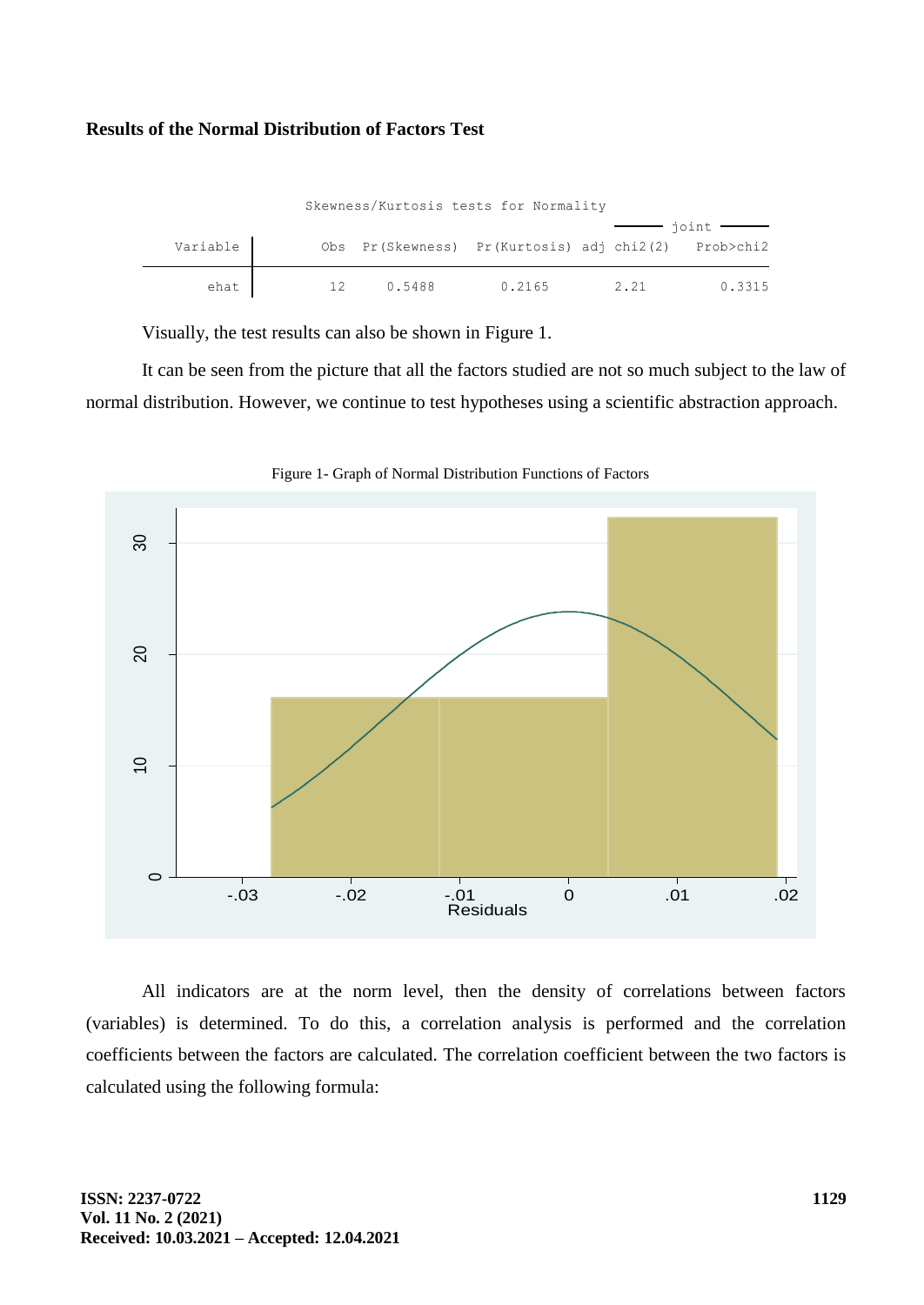$$
r_{yx_i} = \frac{\overline{Y \cdot X} - \overline{Y} \cdot \overline{X}}{\sigma_X \cdot \sigma_Y},
$$
 (7)

Here  $\sigma_X \cdot \sigma_Y$  - shows the standard deviation of the factors.

The specific correlation coefficient is the density of the relationship between the resulting factor (*y*) ва унга таъсир этувчи омиллар and the factors influencing it (*xi*) (Table 1).

The double correlation coefficients reflect the interrelationships between the influencing factors  $(x_i)$ .

A multicollinearity problem can arise when calculating correlation coefficients between factors. Multicollinearity is a concept that indicates a close connection between two influencing factors.

Table 1- Specific and Double Correlation Coefficients between Factors Matrix

|      | lnY    | lnX1   | lnX2   | lnX3   | lnX4   | lnX5   | lnX6   | lnX7   | lnX8   |
|------|--------|--------|--------|--------|--------|--------|--------|--------|--------|
| lnY  | 1,0000 |        |        |        |        |        |        |        |        |
| lnX1 | 0.6800 | 1,0000 |        |        |        |        |        |        |        |
| lnX2 | 0.7449 | 0.3965 | 1,0000 |        |        |        |        |        |        |
| lnX3 | 0.6777 | 0.4876 | 0.3985 | 1,0000 |        |        |        |        |        |
| lnX4 | 0.9998 | 0.6836 | 0.7422 | 0.6774 | 1,0000 |        |        |        |        |
| lnX5 | 0.5986 | 0.5753 | 0.7589 | 0.4051 | 0.5973 | 1,0000 |        |        |        |
| lnX6 | 0.9435 | 0.7186 | 0.8082 | 0.6328 | 0.9447 | 0.8051 | 1,0000 |        |        |
| lnX7 | 0.2491 | 0.0580 | 0.1022 | 0.1267 | 0.2494 | 0.1275 | 0.2771 | 1,0000 |        |
| lnX8 | 0.9396 | 0.6336 | 0.8058 | 0.6351 | 0.9419 | 0.6722 | 0.9605 | 0.2186 | 1,0000 |

 $(obs=12)$ . cor lnY lnX1 lnX2 lnX3 lnX4 lnX5 lnX6 lnX7 lnX8

As can be seen from Table 1, the specific correlation coefficients are the density of the relationship between the resulting factor and the factors influencing it. Thus, the specific correlation coefficients indicate that there is a strong correlation (except for lnX7) between the output factor (volume of insurance premiums of Uzbekinvest Life Insurance Company, lnY) and the influencing factors, ie the value of private correlation coefficients greater than 0.7. In addition, Table 2 also contains double correlation coefficients, which show the bond densities between the influencing factors (lnXi, lnXj). The most important thing here is that the influencing factors should not be closely related to each other. That is, there should be no multicollinearity. If the value of the double correlation coefficient between the two influencing factors is less than 0.7, multicollenity is said to be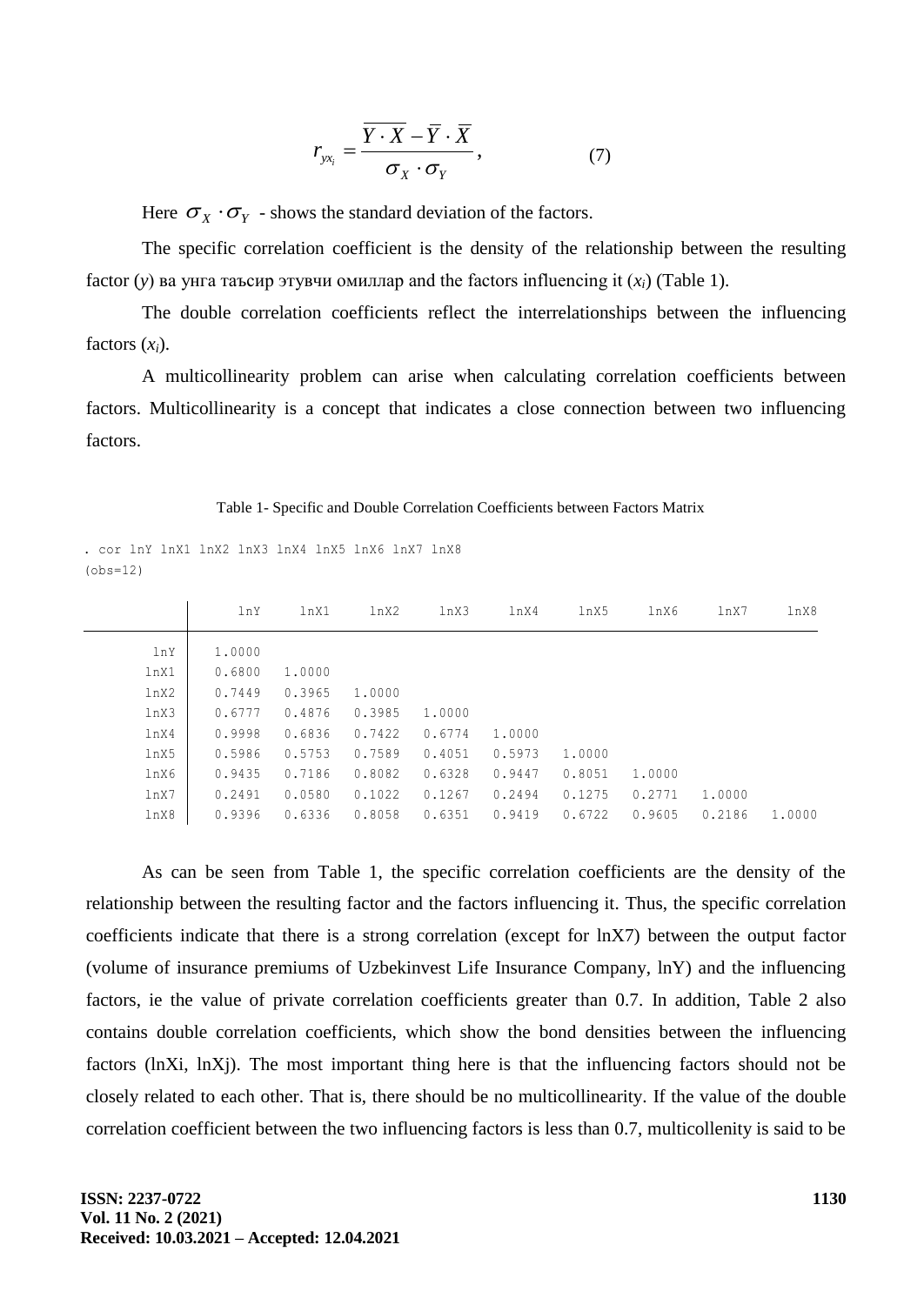non-existent. From the data in Table 1, it can be seen that the bond densities between the influencing factors X4, X5, X6, X8 are greater than 0.7, and there is multicollenity between these influencing factors.

|      | lnX1             | lnX2             | lnX3             | lnX4             | lnX5             | lnX6             | lnX7             |
|------|------------------|------------------|------------------|------------------|------------------|------------------|------------------|
| lnX1 | 1.0000           |                  |                  |                  |                  |                  |                  |
| lnX2 | 0.3965<br>0.2019 | 1.0000           |                  |                  |                  |                  |                  |
| lnX3 | 0.4876<br>0.1078 | 0.3985<br>0.1995 | 1,0000           |                  |                  |                  |                  |
| lnX4 | 0.6836<br>0.0142 | 0.7422<br>0.0057 | 0.6774<br>0.0155 | 1.0000           |                  |                  |                  |
| lnX5 | 0.5753<br>0.0503 | 0.7589<br>0.0042 | 0.4051<br>0.1914 | 0.5973<br>0.0403 | 1.0000           |                  |                  |
| lnX6 | 0.7186<br>0.0085 | 0.8082<br>0.0015 | 0.6328<br>0.0272 | 0.9447<br>0.0000 | 0.8051<br>0.0016 | 1.0000           |                  |
| lnX7 | 0.0580<br>0.8579 | 0.1022<br>0.7518 | 0.1267<br>0.6949 | 0.2494<br>0.4343 | 0.1275<br>0.6930 | 0.2771<br>0.3833 | 1,0000           |
| lnX8 | 0.6336<br>0.0270 | 0.8058<br>0.0016 | 0.6351<br>0.0265 | 0.9419<br>0.0000 | 0.6722<br>0.0166 | 0.9605<br>0.0000 | 0.2186<br>0.4949 |
| lnY  | 0.6800<br>0.0150 | 0.7449<br>0.0054 | 0.6777<br>0.0154 | 0.9998<br>0.0000 | 0.5986<br>0.0397 | 0.9435<br>0.0000 | 0.2491<br>0.4349 |
|      | lnX8             | lnY              |                  |                  |                  |                  |                  |
| lnx8 | 1.0000           |                  |                  |                  |                  |                  |                  |
| lnY  | 0.9396<br>0.0000 | 1.0000           |                  |                  |                  |                  |                  |

Table 2- Results of Descriptive Statistics on Factors

. pwcorr lnX1 lnX2 lnX3 lnX4 lnX5 lnX6 lnX7 lnX8 lnY,sig

In addition, Table 2 calculates the coefficients for determining the reliability and probability of correlation coefficients. At the bottom of each correlation coefficient is its value and probability calculated as a t-student criterion. The probability that the calculated probability between the factors is not greater than 0.05 is set. For example, lnY - is the private correlation coefficient between the volume of insurance premiums of Uzbekinvest Hayot insurance company (lnY) and the GDP per capita of the Republic of Uzbekistan (lnX4) and is equal to.  $r_{\ln Y, \ln X4} = 0.99$ , sa prob. = 0,0000. This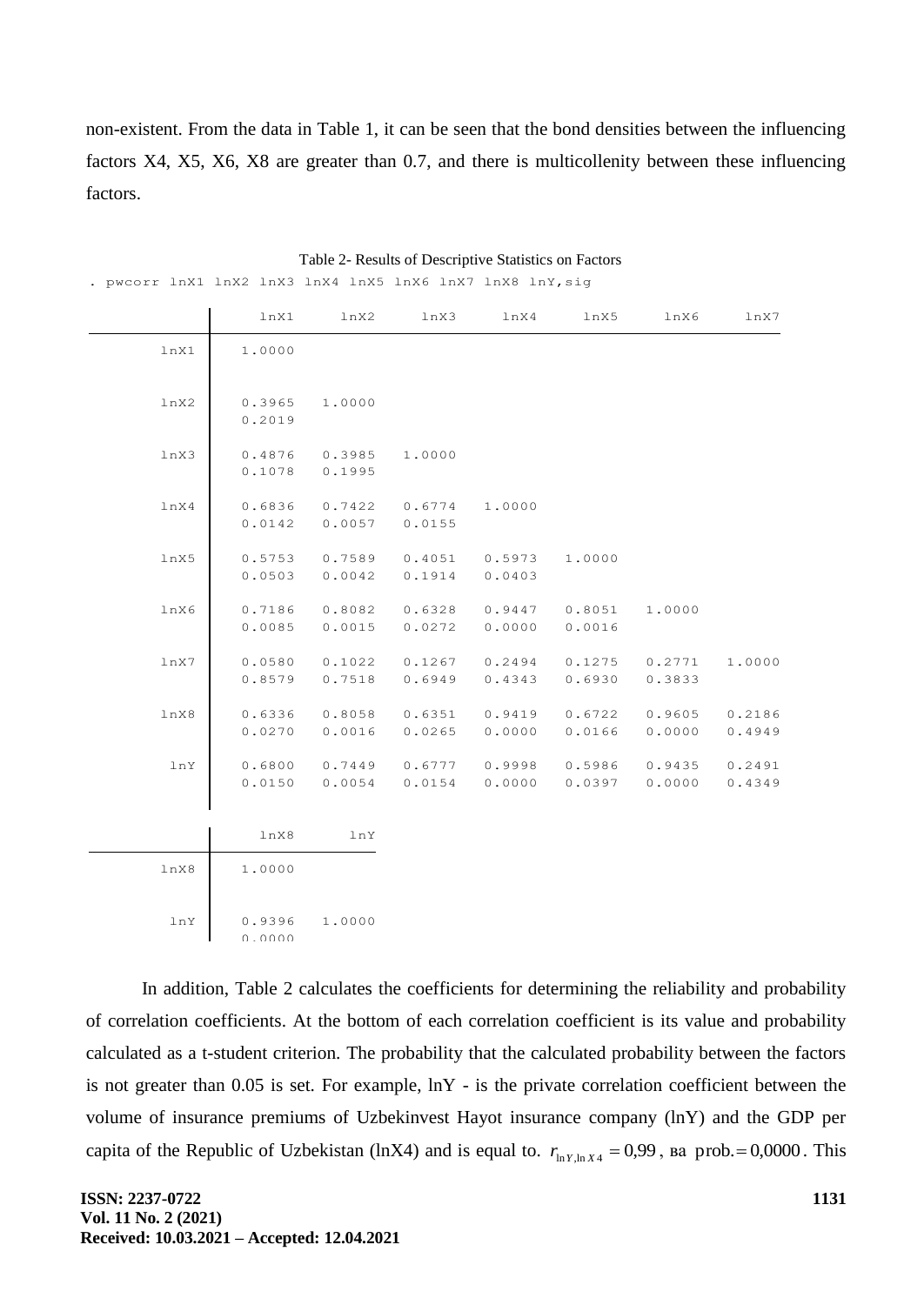indicates that there is a strong correlation between these two factors, that the specific correlation coefficient is reliable, and that there is a positive correlation between the two factors with 99% accuracy.



Figure 2- Graph of the Correlation Matrix between Factors

According to the double correlation coefficients, for example, the private correlation coefficient between the volume of insurance premiums of Uzbekinvest Life Insurance Company (lnY) and the devaluation of the currency of the Republic of Uzbekistan (lnX7) is equal to  $r_{\ln X4, \ln X7} = 0.2491$  Ba prob. = 0,43. This suggests that there is a weak correlation between these two factors and that the double correlation coefficient is unreliable.

### **3. Results**

Hence, the correlation coefficients between the factors included in the multifactor econometric model appear to meet the requirements for value and probability calculated as the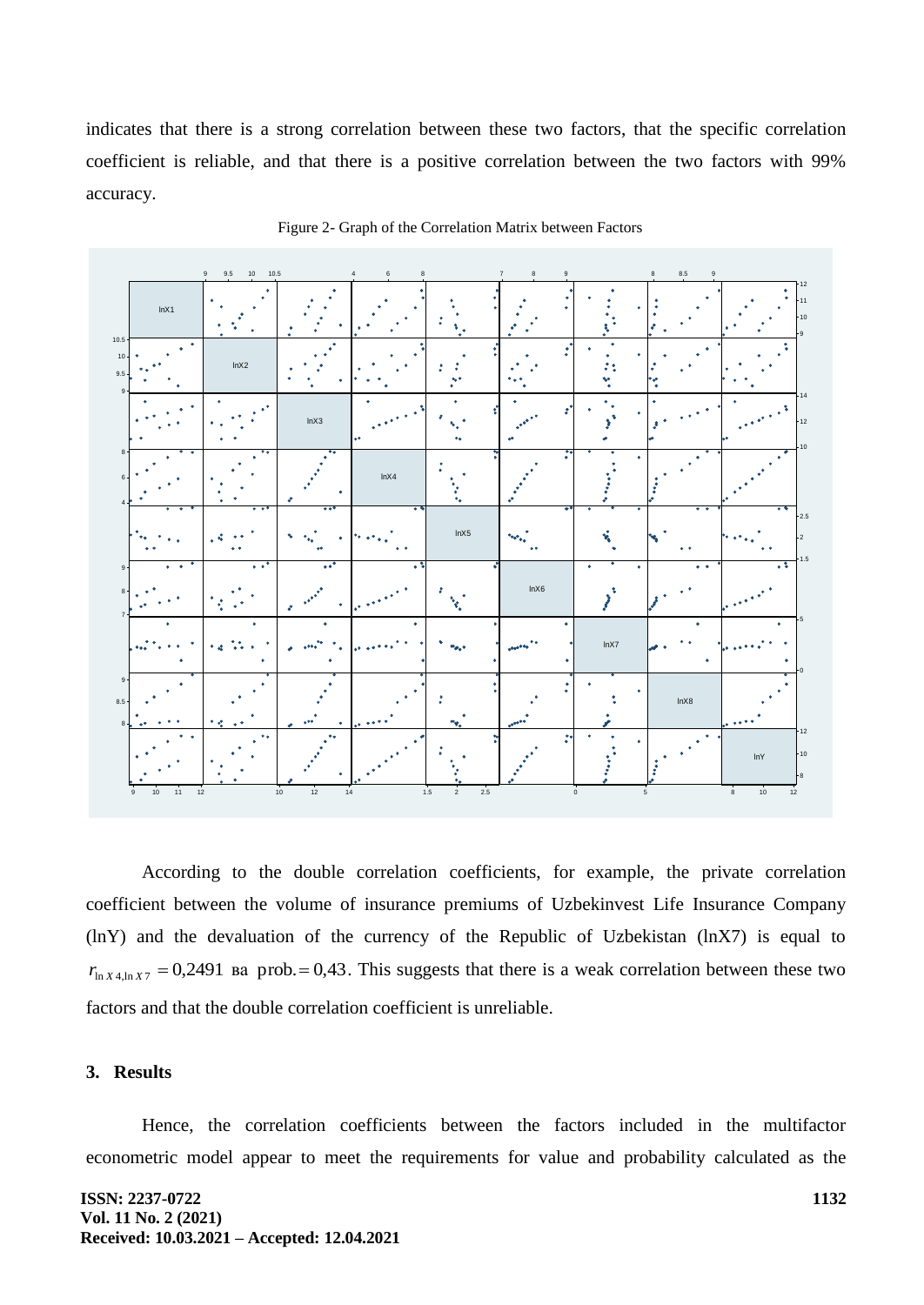t-student criterion. Based on these factors, it will be possible to create a multifactor econometric model that determines the amount of insurance premiums of Uzbekinvest Life Insurance Company.

Another way to check for the absence of multicollenearity between influencing factors is to calculate VIF (Variance Inflation Factors) coefficients. The calculated VIF coefficients for each factor are given in Table 3 below.

Table 3- Measurement of Multicollinearity effect among influencing Factors

Variance Inflation Factors

Date: 01/15/20 Time: 08:23

Sample: 2008S1 2019S2

Included observations: 12

| 1/VIF                                                                            | VIF                                                        | Variable                                             |
|----------------------------------------------------------------------------------|------------------------------------------------------------|------------------------------------------------------|
| 0.001999<br>0.009803<br>0.011846<br>0.016077<br>0.111216<br>0.280671<br>0.373317 | 500.25<br>102.01<br>84.42<br>62.20<br>8.99<br>3.56<br>2.68 | lnX6<br>lnX4<br>lnX8<br>lnX5<br>lnX2<br>lnX1<br>lnX7 |
| 0.427459                                                                         | 2.34                                                       | lnX3                                                 |
|                                                                                  | 95.81                                                      | Mean VIF                                             |

If there is multicollarity between the influencing factors, then VIF> 10. As can be seen from Table 2.3.4, the VIF coefficients of influencing factors such as X1, X2, X3, X7 are less than 10. Hence, this also indicates that there is no multicollinearity between influencing factors, such as correlation analysis. On the other hand, the VIF coefficients of influencing factors such as X4, X5, X6, X8 are greater than 10, which indicates the presence of multicollinearity between influencing factors.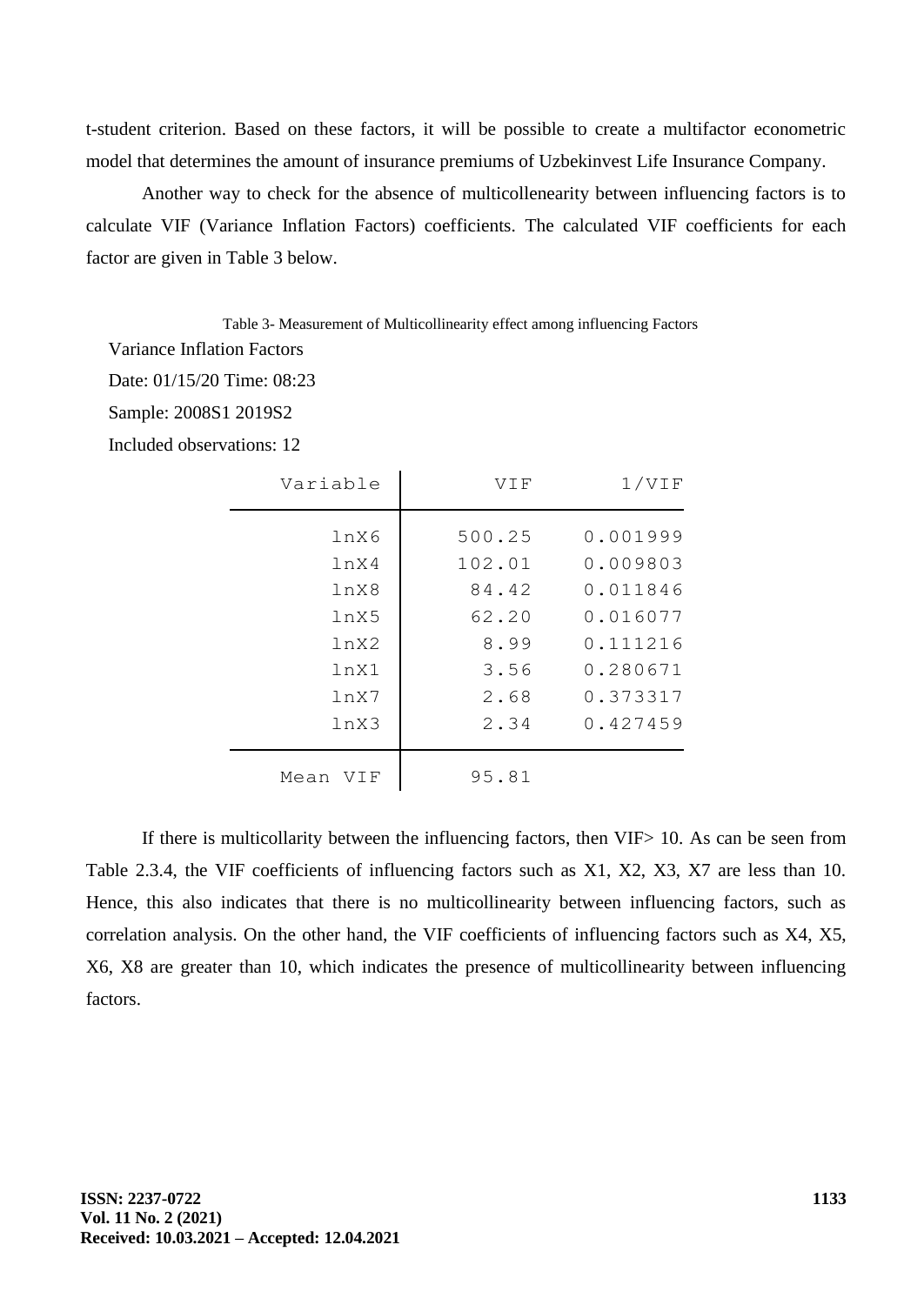| Source   | SS          | df        | MS         |         | Number of obs | $=$ | 12                   |
|----------|-------------|-----------|------------|---------|---------------|-----|----------------------|
|          |             |           |            | F(8, 3) |               | $=$ | 2755.00              |
| Model    | 22.6374603  | 8         | 2.82968254 |         | Prob > F      | $=$ | 0.0000               |
| Residual | .003081329  | 3         | .00102711  |         | R-squared     | $=$ | 0.9999               |
|          |             |           |            |         | Adj R-squared | $=$ | 0.9995               |
| Total    | 22.6405416  | 11        | 2.05823106 |         | Root MSE      | $=$ | .03205               |
|          |             |           |            |         |               |     |                      |
| lnY      | Coef.       | Std. Err. | t          | P >  t  |               |     | [95% Conf. Interval] |
|          |             |           |            |         |               |     |                      |
| lnX1     | $-.002785$  | .0211573  | $-0.13$    | 0.904   | $-.0701171$   |     | .0645471             |
| lnx2     | $-.0140152$ | .0741722  | $-0.19$    | 0.862   | $-.2500642$   |     | .2220338             |
| lnX3     | $-.0020487$ | .0162406  | $-0.13$    | 0.908   | $-.0537335$   |     | .049636              |
| lnX4     | 1.155934    | .0718844  | 16.08      | 0.001   | .9271662      |     | 1.384703             |
| lnX5     | .2519386    | .2176365  | 1.16       | 0.331   | $-.4406778$   |     | .9445549             |
| lnX6     | $-.3387988$ | .3092492  | $-1.10$    | 0.353   | $-1.322968$   |     | .64537               |
| lnx7     | .014795     | .0195732  | 0.76       | 0.505   | $-.0474956$   |     | .0770855             |
| lnX8     | .1041137    | .2177096  | 0.48       | 0.665   | $-.5887355$   |     | .7969629             |

Table 4- Regression Model of Development of Uzbekinvest Life Insurance Company

Using the data in Table 4, we present a mathematical view of the multivariate econometric model:

> $x_5 - 0.3387 \ln x_6 + 0.1479 \ln x_7 + 0.1041 \ln x_8$  $\ln y = 3.9113 - 0.0278 \ln x_1 - 0.1401 \ln x_2 - 0.0020 \ln x_3 + 1.1559 \ln x_4 +$ (8)

In this model, the determination coefficient R2 is 0.99, which can represent 99.9% of the set. However, the p-probe, which represents the level of significance of the model, is 0.904 in X1, 0.862 in X2, 0.908 in X3, 0.331 in X5, 0.353 in X6, 0.505 in X7, and 0.665 in X8. which means that these factors are irrelevant. In fact, the value of the conducted p-probe should be less than 0.05. Also, the presence of multicollenity between factors X4, X5, X6, X8 indicates the presence of multicollenity between factors with a bond density greater than 0.7 and a VIF-value greater than 10.

Using the data in Table 5, a multifactor econometric model was structured:

Table 5- Selected Regression Model of Uzbekinvest Life insurance Company Development

| Source            | SS                      | df                   | MS                      | F(3, 8)        | Number of obs              | $=$<br>$=$        | 12<br>14807.28             |
|-------------------|-------------------------|----------------------|-------------------------|----------------|----------------------------|-------------------|----------------------------|
| Model<br>Residual | 22.636465<br>.004076638 | 3<br>8               | 7.54548834<br>.00050958 | Prob > F       | R-squared<br>Adj R-squared | $=$<br>$=$<br>$=$ | 0.0000<br>0.9998<br>0.9998 |
| Total             | 22.6405416              | 11                   | 2.05823106              | Root MSE       |                            | $=$               | .02257                     |
| lnY               | Coef.                   | Std. Err.            | t                       | P >  t         |                            |                   | [95% Conf. Interval]       |
| lnX4<br>lnX5      | 1.122862<br>.145127     | .0280937<br>.0602413 | 39.97<br>2.41           | 0.000<br>0.043 | 1.058078<br>.0062102       |                   | 1.187646<br>.2840437       |
| lnX6<br>cons      | $-.1824077$<br>3.807758 | .0737988<br>.3073178 | $-2.47$<br>12.39        | 0.039<br>0.000 | $-.352588$<br>3.099081     |                   | $-.0122274$<br>4.516434    |

. reg lnY lnX4 lnX5 lnX6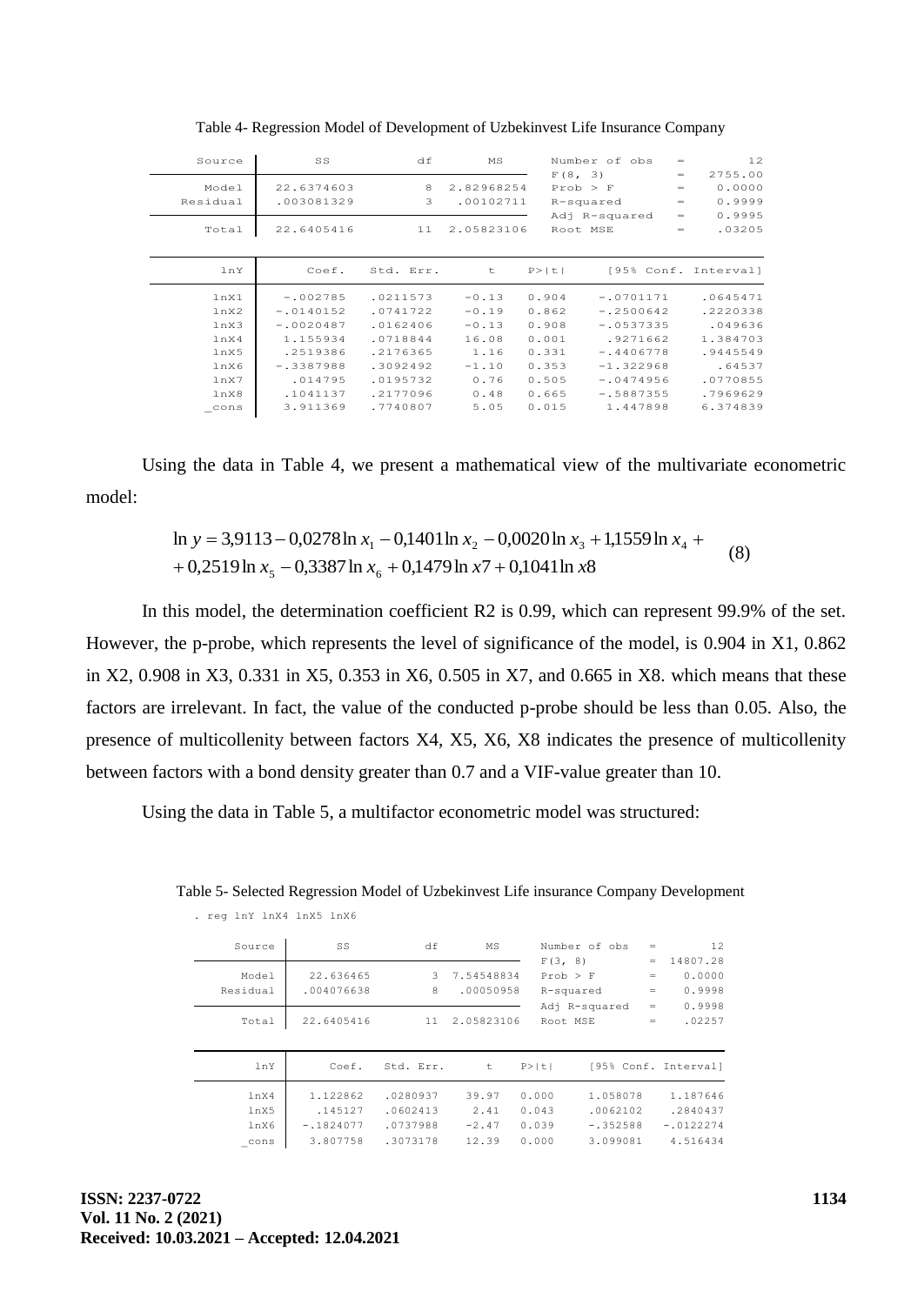A regression model is developed for each group of factors, from which the highest significance is selected. Given that the number of observations is 12, the number of acceptable factors is required to be 4 times less and the number of factors should not exceed 3. Skewness and Courts are tested to determine the normal distribution of each factor.

## **4. Discussions**



Figure 3- Graph of Normal Distribution of Selected Factors

As can be seen from Figure 3, all the factors studied are subject to the law of normal distribution.

The table above also shows that all the factors studied are subject to the law of normal distribution.

Table 6 - Normal Distribution of Selected Factors

Skewness/Kurtosis tests for Normality

| Variable |    |        | Obs Pr(Skewness) Pr(Kurtosis) adj chi2(2) Prob>chi2 |      |        |
|----------|----|--------|-----------------------------------------------------|------|--------|
| ehat     | 12 | 0.7835 | 0.5732                                              | 0.40 | 0.8203 |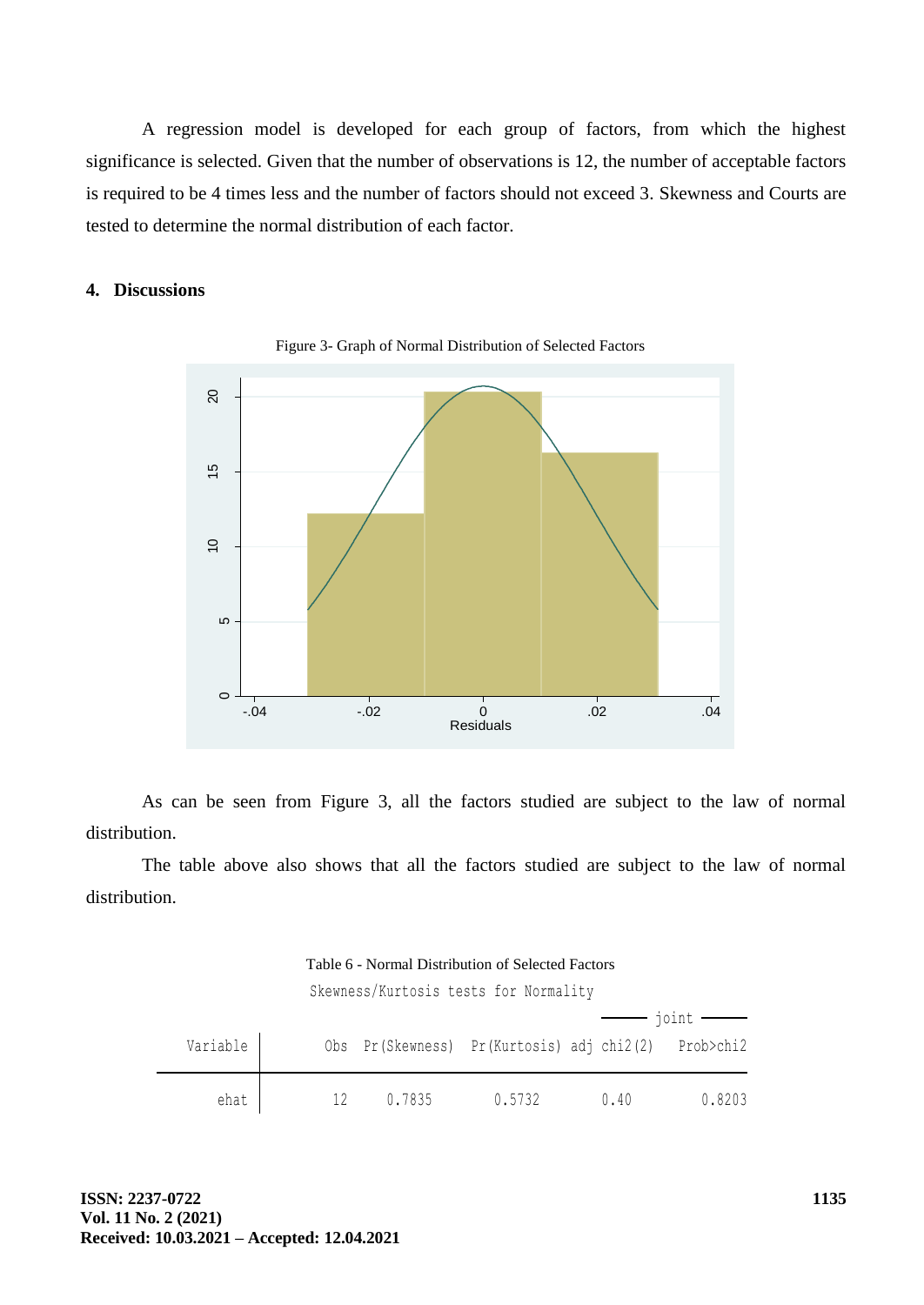Using the data in Table 6, we present a mathematical view of the multivariate econometric model:

$$
\ln y = 3,8077 + 1,1228 \ln x_4 + 0,1451 \ln x_5 - 0,1824 \ln x_6 \tag{9}
$$

To check the quality of the multifactor econometric model (9), we check the determination coefficient. The coefficient of determination indicates the percentage of the resulting factor that is included in the model. The calculated determination coefficient (R2 - R-squared) is 0.9998. This indicates that 99.98% (9) of the volume of insurance premiums of Uzbekinvest life insurance company consists of factors included in the multifactor econometric model. The remaining 0.02 percent is the result of the influence of factors not taken into account.

The fact that the standard errors of the factors in the multifactor econometric model (9) also adopted small values indicates that the statistical significance of the model is high.

In order to be able to compare the models with different quantities of factors and to ensure that these quantitative factors do not affect the R2 statistic, a flattened determination coefficient is usually used, namely:

$$
R_{\rm adj.}^2 = 1 - \frac{s^2}{s_y^2} \tag{10}
$$

The fact that the Adjusted R-squared coefficient is equal to 0.9753 and that it is close to R2 means that the model can accept values around a change in the number of influencing factors.

Fisher's F-criterion is used to verify the statistical significance or adequacy (suitability) of a multifactor econometric model (10) for the process under study. Fisher's calculated F-criterion Prob.> F has a value of 0,000, and the multifactor econometric model (10) is statistically significant.

A Breush-Pagann test is performed to check for the presence of a heterescedasticity problem in the regression model, and the results can be seen in this table. It can be concluded that there is no problem of heteroskedasticity in model 10, the model is adequate.

Table 7- Results of the Hetexedastistic Test of the Regression Model

 $Prob > chi2 = 0.4866$  $chi2(1) = 0.48$ Variables: fitted values of lnY Ho: Constant variance Breusch-Pagan / Cook-Weisberg test for heteroskedasticity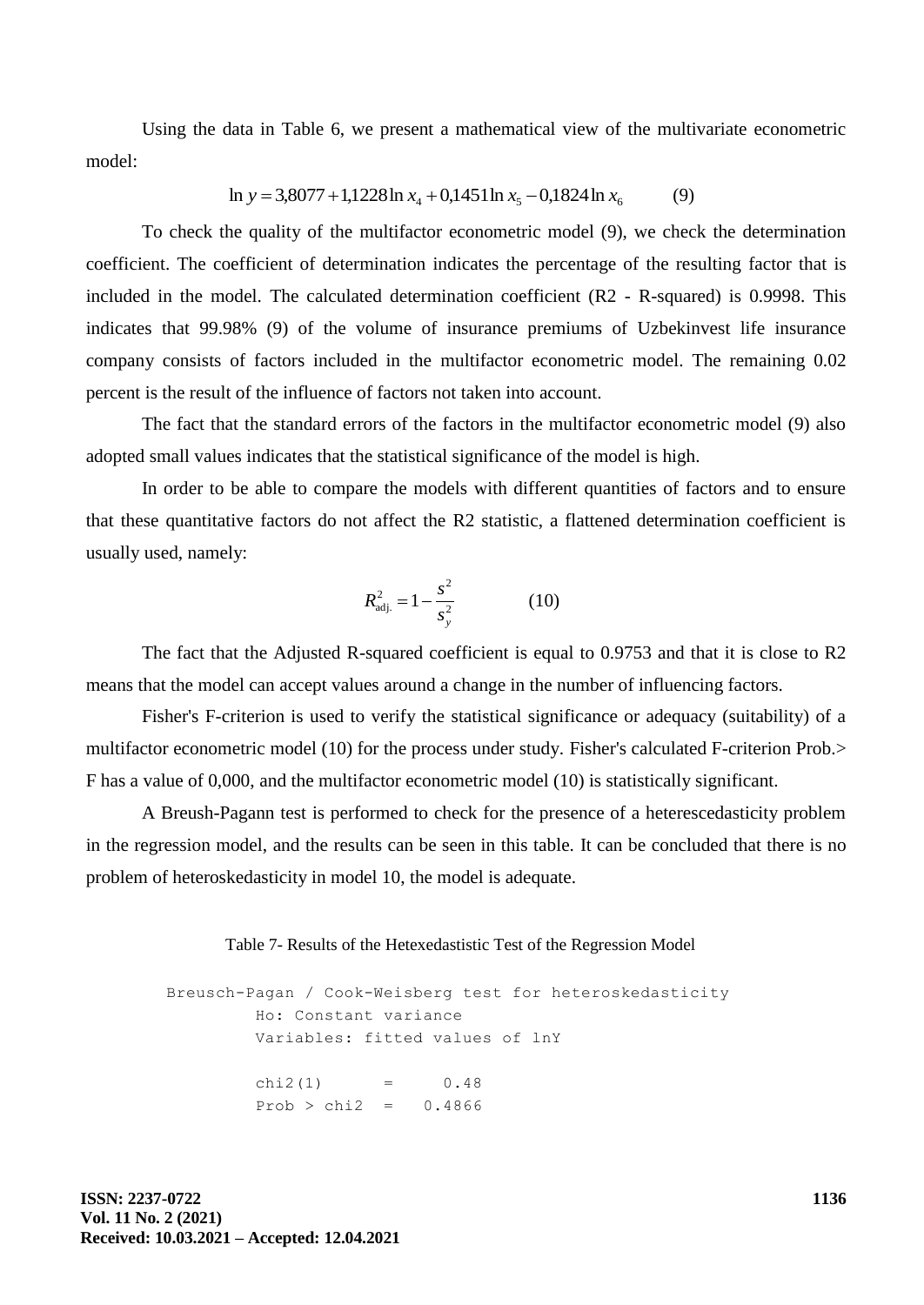#### **5. Conclusion**

The econometric assessment mentioned above serves as an important basis for the development of life insurance. At the same time, the existence of strong competition between life insurance companies and the open presentation of information about companies leads to an increase in demand for insurance products [12].

The calculated multi-factor econometric model shows that if the GDP per capita of the Republic of Uzbekistan (lnx4) increases by an average of 1.0%, the volume of insurance premiums (lny) of Uzbekinvest life insurance company may increase by an average of 1.1228%. Here it is assumed that this effect will occur as a result of an increase in the income of the population. An average increase of 1.0% in inflation (lnx5) in the country leads to an average increase in the volume of insurance premiums (lny) of Uzbekinvest Hayot by 0.145%. This has a direct effect on inflation and proves that the model is logically adequate.

There is an average increase of 1.0% in the official exchange rate of the US dollar in the Republic of Uzbekistan (lnx6), a decrease in the volume of insurance premiums (lny) of Uzbekinvest life insurance company by an average of 0.1824%. This inverse relationship is also reflected in the correlation matrix between factors.

#### **References**

Tukhtabaev, J.S., Rakhmonov, A.N., Uktamov, K.F., Umurzakova, N.M., & Ilxomovich, R. (2021). Econometric Assessment of Labor Productivity in Ensuring the Economic Security of Industrial Enterprises. *International Journal of Modern Agriculture, 10*(1), 971-980.

http://modern-journals.com/index.php/ijma/article/view/700

Resolution of the President of the Republic of Uzbekistan dated August 2, 2019 No PP-4412 "On measures to reform the insurance market of the Republic of Uzbekistan and ensure its rapid development".

Vobly, K.G. (1993). *Fundamentals of Insurance Economics,* Moscow, Ankil.

Mirsadykov, M.A. (2014). *Module "Personal Insurance" Association of Banks and Banking and Finance Academy.* T.

Tukhtabaev J. Sh. (2021). Econometric Evaluation of Influential Factors to Increasing Labor Efficiency in Textile Enterprises. *Webology,* 18.

Uktamov, Kh.F. (2020). Mechanisms of economic security of enterprises. *In Colloquium-journal, Holopristansky regional center of employment, 24*(76).

Azimov, R., & Shamsuddinov, B. (2020). The insurance market of Uzbekistan in the context of large-scale economic reforms. Moscow. G. *Insurance business,* 3, 24-31.